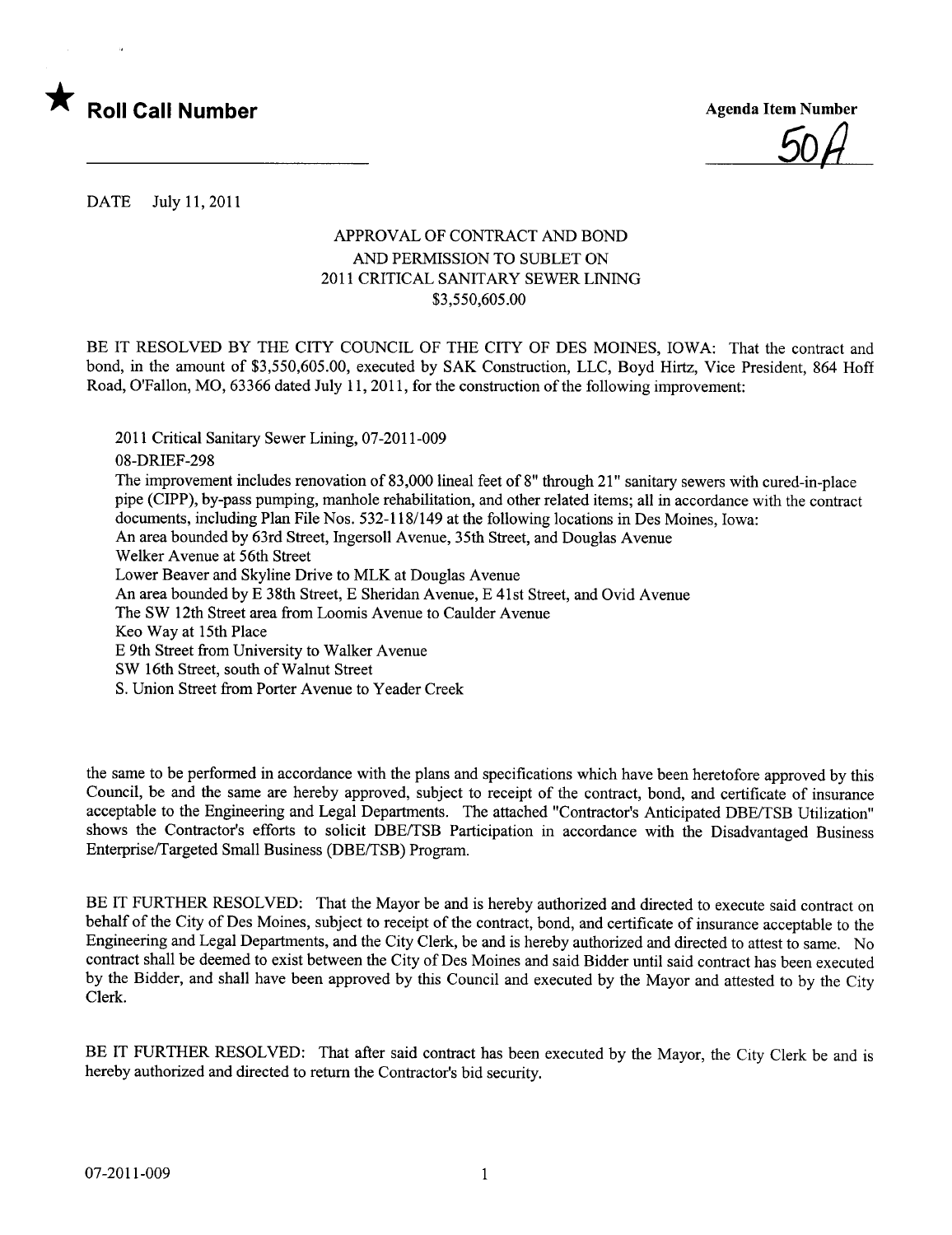

6011

DATE July 11,2011

BE IT FURTHER RESOLVED: That the attached Permission to Sublet form, from said Contractor requesting permission to sublet designated items, be and is hereby approved, subject to receipt of the contract, bond, and certificate of insurance acceptable to the Engineering and Legal Departments; and each subcontractor is hereby granted permission to work on said improvement.

BE IT FURTHER RESOLVED: That the Des Moines Finance Director is hereby authorized to encumber this contract amount against the funds as identified below, and to acquire Builder's Risk Insurance, if appropriate, for the above referenced improvement.

(City Council Communication Number  $1/ \frac{1}{2}$  attached)

Moved by to adopt.

FORM APPROVED

Kathleen Vanderpool Deputy City Attorney

Funding Source: 2011-2012, Page Sanitary-13, Lining Sanitary Trunk and Lateral Sewers, SAE049, Being: \$3,000,000 in HUD Disaster funds from the Iowa Department of Economic Development for 100% of construction costs associated with the 2011 Critical Sanitary Sewer Lining (\$3,000,000 maximum) in Federal Jumpstart Infrastructure Assistance funds, with the remaining \$550,605 in Sanitary Sewer Bonds to be issued, SAE049

| <b>COUNCIL ACTION</b> | <b>YEAS</b> | <b>NAYS</b> | <b>PASS</b> | <b>ABSENT</b>   | I, Diane Rauh, City Clerk of said City Council, hereby<br>certify that at a meeting of the City Council, held on the<br>above date, among other proceedings the above was |  |
|-----------------------|-------------|-------------|-------------|-----------------|---------------------------------------------------------------------------------------------------------------------------------------------------------------------------|--|
| <b>COWNIE</b>         |             |             |             |                 |                                                                                                                                                                           |  |
| <b>COLEMAN</b>        |             |             |             |                 |                                                                                                                                                                           |  |
| <b>GRIESS</b>         |             |             |             |                 | adopted.                                                                                                                                                                  |  |
| <b>HENSLEY</b>        |             |             |             |                 |                                                                                                                                                                           |  |
| <b>MAHAFFEY</b>       |             |             |             |                 | IN WITNESS WHEREOF, I have hereunto set my hand                                                                                                                           |  |
| <b>MEYER</b>          |             |             |             |                 | and affixed my seal the day and year first above written.                                                                                                                 |  |
| <b>MOORE</b>          |             |             |             |                 |                                                                                                                                                                           |  |
| <b>TOTAL</b>          |             |             |             |                 |                                                                                                                                                                           |  |
| <b>MOTION CARRIED</b> |             |             |             | <b>APPROVED</b> |                                                                                                                                                                           |  |
|                       |             |             |             |                 |                                                                                                                                                                           |  |
|                       |             |             |             |                 |                                                                                                                                                                           |  |
|                       |             |             |             |                 |                                                                                                                                                                           |  |
|                       |             |             |             | Mayor           |                                                                                                                                                                           |  |
|                       |             |             |             |                 |                                                                                                                                                                           |  |